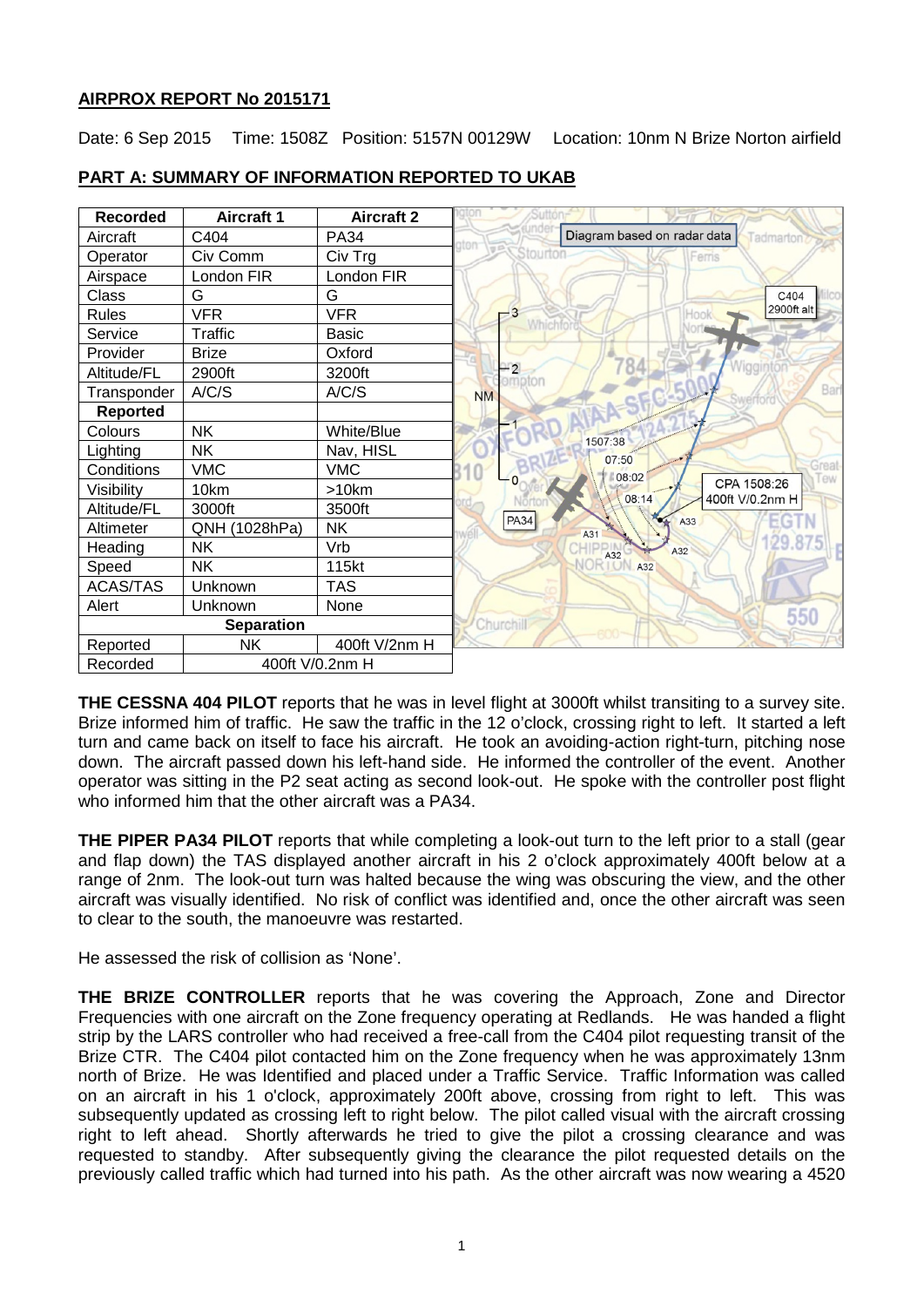squawk he contacted Oxford who gave the details as a PA34 general handling under a Basic Service, whose pilot had been visual with the C404. The C404 pilot continued without further incident.

He perceived the severity of the incident as 'Medium'.

### **Factual Background**

The weather at Brize was recorded as follows:

METAR EGVN 061450Z 29006KT 999 FEW040 18/07 Q1028 BLU NOSIG=

#### **Analysis and Investigation**

#### **Military ATM**

Portions of the tape transcript between the C404 pilot and Brize Zone are below:

| <b>From</b> | To   | <b>Speech</b>                                                                  | <b>Time</b> |
|-------------|------|--------------------------------------------------------------------------------|-------------|
| C404        | Zone | Brize Zone afternoon [C404 C/S] request traffic service zone transit           | 15:07:15    |
| Zone        | C404 | [C404 C/S] Brize Zone identified altitude three thousand feet traffic          | 15:07:22    |
|             |      | service, traffic right one o'clock three miles crossing right left indicating  |             |
|             |      | two hundred feet above                                                         |             |
| C404        | Zone | Traffic service looking [C404 C/S]                                             | 15:07:32    |
| Zone        | C404 | [C404 C/S] further traffic left eleven o'clock three miles crossing left right | 15:07:36    |
|             |      | indicating five hundred feet below                                             |             |
| C404        | Zone | [C404 C/S] visual one ahead                                                    | 15:07:43    |
| Zone        | C404 | [C404 C/S] err request your routing                                            | 15:07:46    |
| C404        | Zone | East Midlands East Midlands(unintelligible) via Boscombe Down and              | 15:07:50    |
|             |      | request north south transit via the overhead                                   |             |
| Zone        | C404 | [C404 C/S] roger are you looking for VFR or IFR transit                        | 15:08:01    |
| C404        | Zone | VFR transit [C404 C/S]                                                         | 15:08:05    |
| Zone        | C404 | [C404 C/S] cleared VFR transit Brize controlled airspace not below             | 15:08:18    |
|             |      | altitude two thousand eight hundred feet Brize QNH one zero two eight          |             |
|             |      | routing via the overhead                                                       |             |
| C404        | Zone | Sorry say again was avoiding traffic for [C404 C/S]                            | 15:08:27    |
| C404        | Zone | Were you in two way with the erm the aircraft we erm passed down               | 15:10:09    |
|             |      | (unintelligible)?                                                              |             |
| Zone        | C404 | Negative                                                                       | 15:10:14    |
| C404        | Zone | Do you have any details on it?                                                 | 15:10:15    |
| Zone        | C404 | We believe he's err speaking to Oxford his own issue                           | 15:10:19    |
| C404        | Zone | He just turned straight into our path erm I didn't seem to ever see or         | 15:10:21    |
|             |      | avoid. We avoided him by descending and turning, so it's alright I'll look     |             |
|             |      | (unintelligible) when I get on the ground.                                     |             |
| Zone        | C404 | [C404 C/S] roger I'll err find out the details for you now                     | 15:10:35    |

At 1507:22 (Figure 1), the C404 pilot was placed under a Traffic Service and traffic was called as right one o'clock, 3 miles, crossing right to left, indicating 200 feet above.

At 1507:36 (Figure 2), further Traffic Information [not about the PA34] was passed as left 11 o'clock, 3 miles crossing left right, indicating five hundred feet below. At 1507:43, the C404 pilot reported visual with the one ahead.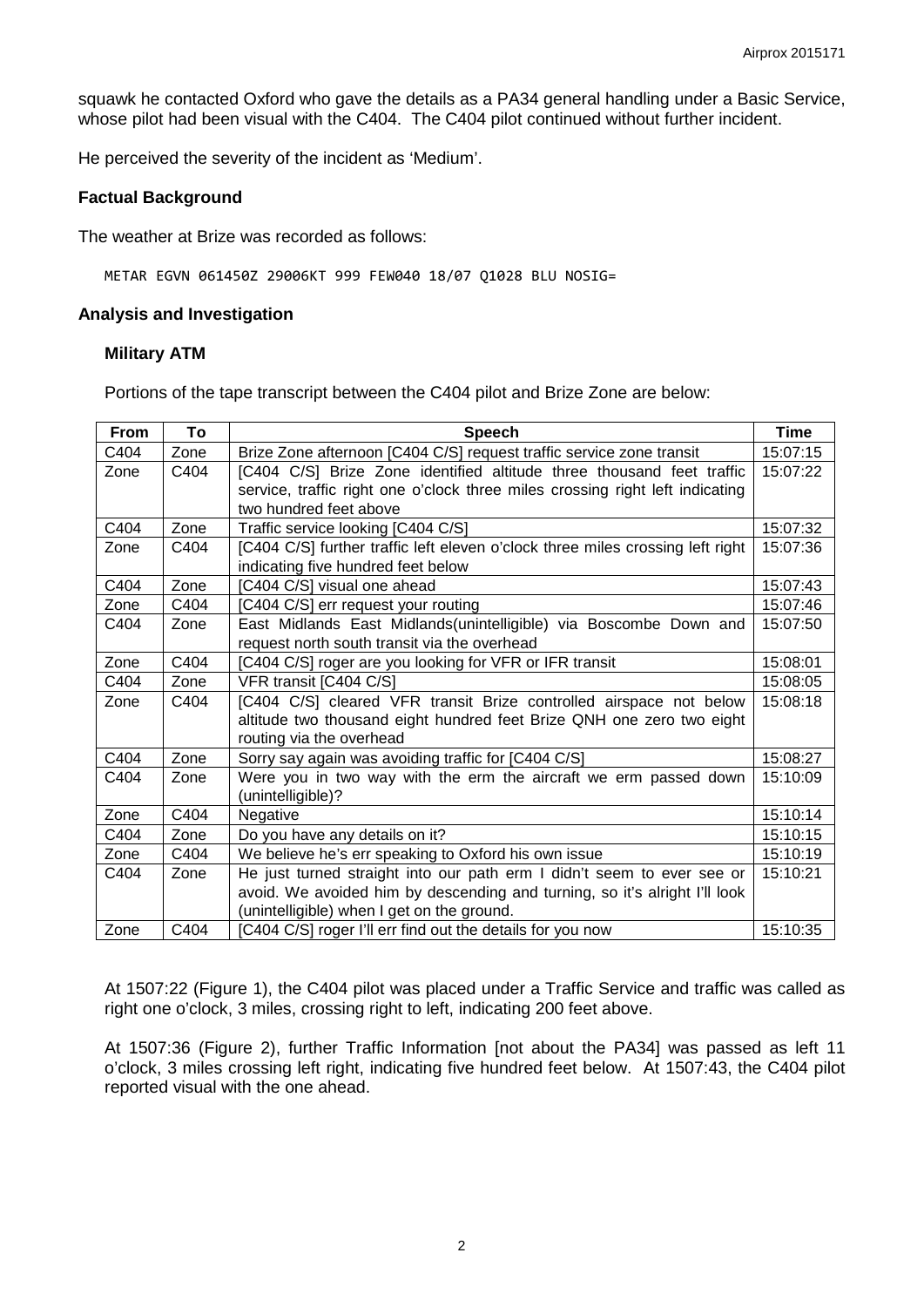

At 1508:12 (Figure 3), the PA34 pilot had initiated a left-hand turn.

The Closest Point of Approach (CPA) was estimated at 1508:26 (Figure 4) with 0.2nm horizontal and 400ft vertical separation.



As per the rules of a UK FIS, the Brize Norton controller provided a Traffic Service and issued two pieces of accurate Traffic Information. The C404 pilot called 'visual one ahead' and this corresponds with the PA34's squawk. Once the pilot called visual, the controller would not be compelled to provide any further updates on that particular track. The controller then proceeded to provide the Zone transit clearance and this would have coincided with the left turn of the PA34 pilot that rapidly closed the geometry between the two aircraft.

# **UKAB Secretariat**

The C404 and PA34 pilots shared an equal responsibility for collision avoidance and not to operate in such proximity to other aircraft as to create a collision hazard<sup>[1](#page-2-0)</sup>. If the incident geometry is considered as converging then the PA34 pilot was required to give way to the C404<sup>[2](#page-2-1)</sup>, which he did.

<span id="page-2-0"></span><sup>1</sup> SERA.3205 Proximity.

l

<span id="page-2-1"></span><sup>2</sup> SERA.3210 Right-of–Way (c) (2) Converging.